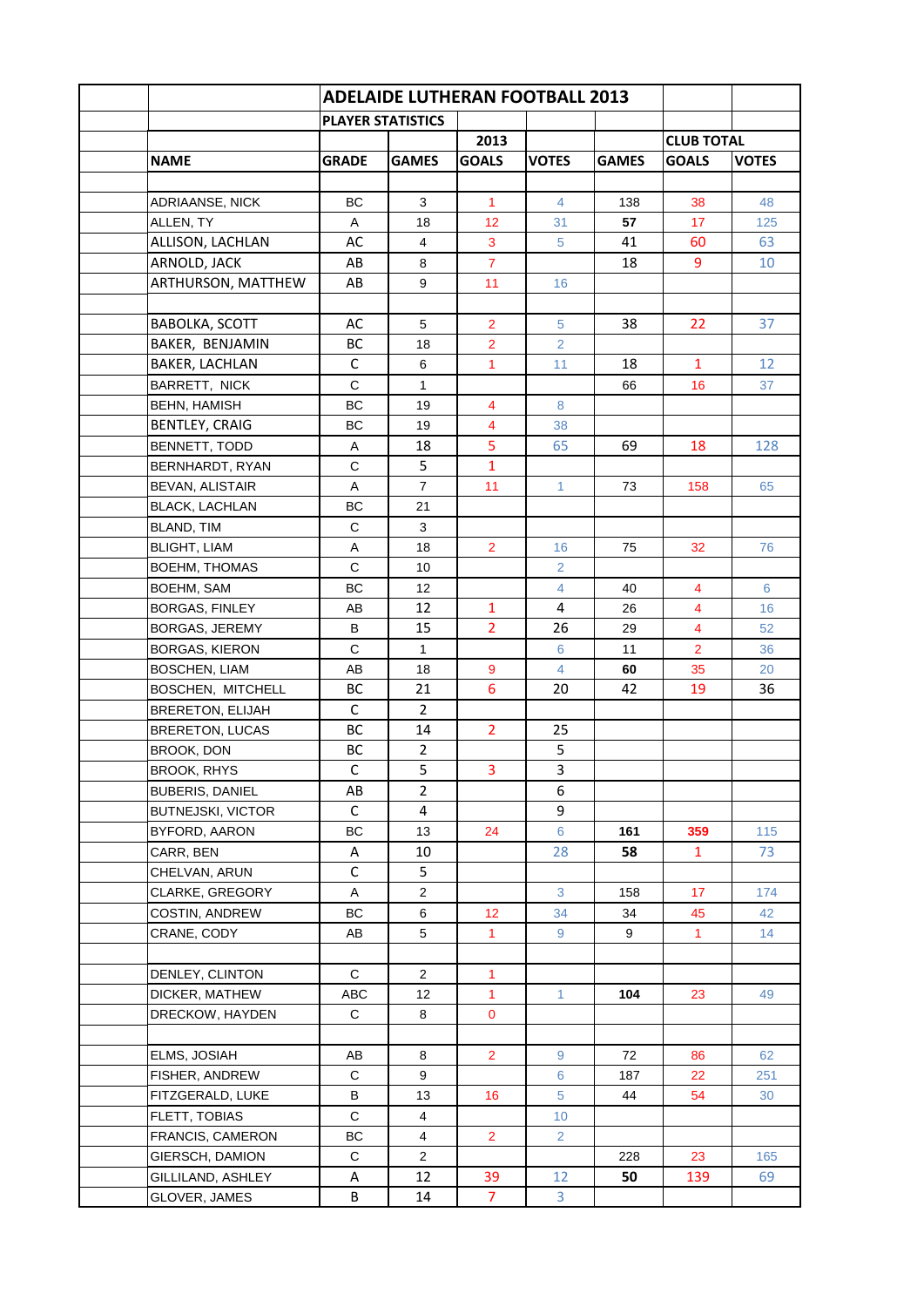| GOWER, ABRAHAM         |                        | $\mathsf{C}$ | $\mathbf{1}$            | 1              |                 |     |                |                |
|------------------------|------------------------|--------------|-------------------------|----------------|-----------------|-----|----------------|----------------|
| GOODALL, ASHLEY        |                        | $\mathsf{C}$ | 5                       | 5              | 24              |     |                |                |
| GRAY, MATTHEW          |                        | BC           | 17                      | 3              | 9               |     |                |                |
| GRIEVE, DREW           |                        | C            | $\overline{7}$          |                | $\overline{2}$  | 30  | 3              | 12             |
|                        |                        |              |                         |                |                 |     |                |                |
| HAMMOND, CALLEN        |                        | C            | $\overline{7}$          | $\overline{2}$ |                 | 20  | $\overline{2}$ |                |
|                        | HENTY-SMITH, JOSHUA    | AB           | 18                      | 18             | 17              |     |                |                |
| HOCKING, DAVID         |                        | AB           | 10                      | 18             | $\overline{7}$  | 23  | 24             | 47             |
| HOKLAS, CALEB          |                        | Α            | 14                      | 12             | 6               | 72  | 127            | 100            |
|                        |                        |              |                         |                |                 |     |                |                |
| JENKE, TREVOR          |                        | B            | 12                      | 5              | 29              | 144 | 71             | 231            |
| JERICHO, KYM           |                        | AB           | 9                       | 5              | 4               | 151 | 79             | 179            |
| KAESLER, MARTIN        |                        | C            | 4                       | $\overline{2}$ |                 | 39  | 5              | 8              |
| KLEIN, LINDSAY         |                        | AВ           | 9                       |                | 11              | 73  |                | 39             |
|                        | KOENIG, CHRISTOPHER    | Α            | 18                      | 5              | 35              | 88  | 40             | 136            |
| KOENIG, MATHEW         |                        | Α            | 18                      |                | 24              | 105 | 57             | 108            |
| KOWALD, SAMUEL         |                        | C            | 3                       |                |                 | 47  | 9              | $\mathbf{1}$   |
| <b>KOWALD, THOMAS</b>  |                        | Α            | 13                      | 21             | 11              | 63  | 69             | 127            |
|                        |                        |              |                         |                |                 |     |                |                |
| LANE, BRODIE           |                        | BC           | 16                      | $\overline{7}$ | 12 <sub>2</sub> | 106 | 28             | 115            |
| LANE, NICK             |                        | ABC          | 15                      | 6              | 22              |     |                |                |
| LANG, BRANT            |                        | AB           | 6                       | $\mathbf{1}$   | $\mathbf{1}$    |     |                |                |
| LASLETT. AARON         |                        | $\mathsf{C}$ | 3                       |                |                 |     |                |                |
| LAWRIE, LEONARD        |                        | AB           | $\,6$                   | $\overline{2}$ |                 | 52  | 17             | 46             |
| LILLEY, PAUL           |                        | C            | $\boldsymbol{9}$        | $\mathbf{1}$   |                 |     |                |                |
| LIVELY, MATTHEW        |                        | BC           | $\overline{c}$          | $\mathbf{1}$   | 6               |     |                |                |
| MARCH, BRADYN          |                        | $\mathbf C$  | 12                      | $\overline{4}$ |                 | 46  | 30             | 8              |
| MASON, REECE           |                        | BC           | 9                       | $\mathbf{1}$   | 9               | 28  | 6              | 10             |
| MATTHEWS, JACOB        |                        | B            | 15                      | $\overline{2}$ | 14              | 44  | 39             | 48             |
| MAUGHAN, JACK          |                        | BC           | 5                       | 3              | 17              |     |                |                |
|                        | MAVROGIORGIS, VASILIOS | $\mathbf C$  | 17                      | 9              | $\sqrt{5}$      | 28  | 15             | 20             |
| MCFARLANE, MARK        |                        | Α            | 13                      | 5              | 25              | 164 | 67             | 339            |
|                        | MCLAUGHLAN, MATT       | AВ           | 17                      | 6              | 15              |     |                |                |
| MENZ, DAVID            |                        | ВC           | 18                      | 13             | 13              | 127 | 159            | 76             |
| MENZ, MICHAEL          |                        | ВC           | 18                      | 11             | $\overline{7}$  | 59  | 69             | 34             |
| MIEGEL, ADEN           |                        | AB           | 17                      | $\mathbf{1}$   | 3               | 175 | 76             | 142            |
| MILLIGAN, DARREN       |                        | B            | 16                      | $\mathbf{1}$   | 14              | 168 | 9              | 153            |
| MOLINEUX, LUKE         |                        | ABC          | 16                      | 3              | 21              |     |                |                |
|                        |                        |              |                         |                |                 |     |                |                |
| NOLL, BENJAMIN         |                        | Α            | 16                      | $\overline{5}$ | 19              | 172 | 124            | 121            |
| NORTON, JAXON          |                        | $\mathsf A$  | $\mathbf{1}$            |                |                 | 3   |                | 4              |
| OBST, JUSTIN           |                        | ВC           | 15                      | $\overline{2}$ |                 | 31  | $\overline{2}$ | $\overline{5}$ |
| ONDEYO, SAMUEL         |                        | C            | 8                       | 4              | $\overline{7}$  | 16  | 5              | 14             |
| <b>ONEILL, PATRICK</b> |                        | ВC           | 11                      | 14             | 26              |     |                |                |
| PEARCE, ALISTAIR       |                        | BC           | 3                       | 6              | 10 <sup>°</sup> | 14  | 13             | 28             |
| PFEIFFER, BEN          |                        | C            | $\overline{\mathbf{4}}$ | $\overline{2}$ | $\overline{7}$  | 131 | 81             | 89             |
| POPLE, DANE            |                        | С            | $\mathbf{1}$            |                |                 |     |                |                |
|                        |                        |              |                         |                |                 |     |                |                |
|                        | RICHARDSON, MARK       | Α            | 16                      |                | $\overline{4}$  | 178 | 15             | 253            |
| RICHTER, CARL          |                        | AB           | $\overline{7}$          |                | 9               | 50  | $6\phantom{a}$ | 69             |
| RICHTER, LACHLAN       |                        | AB           | 16                      | $\mathbf{1}$   | 16              | 55  | 27             | 66             |
| RIDLEY, JASON          |                        | Α            | 17                      | 19             | 20              | 101 | 79             | 122            |
| ROBERTS, ANDREW        |                        | $\mathsf C$  | $\overline{a}$          |                |                 | 18  | 4              | 11             |
|                        | ROSENZWEIG, ARLEN      | ВC           | 15                      | $\overline{2}$ | 19              | 29  | 5              | 22             |
|                        | ROSENZWEIG, CALLUM     | C            | 11                      |                |                 |     |                |                |
|                        |                        |              |                         |                |                 |     |                |                |